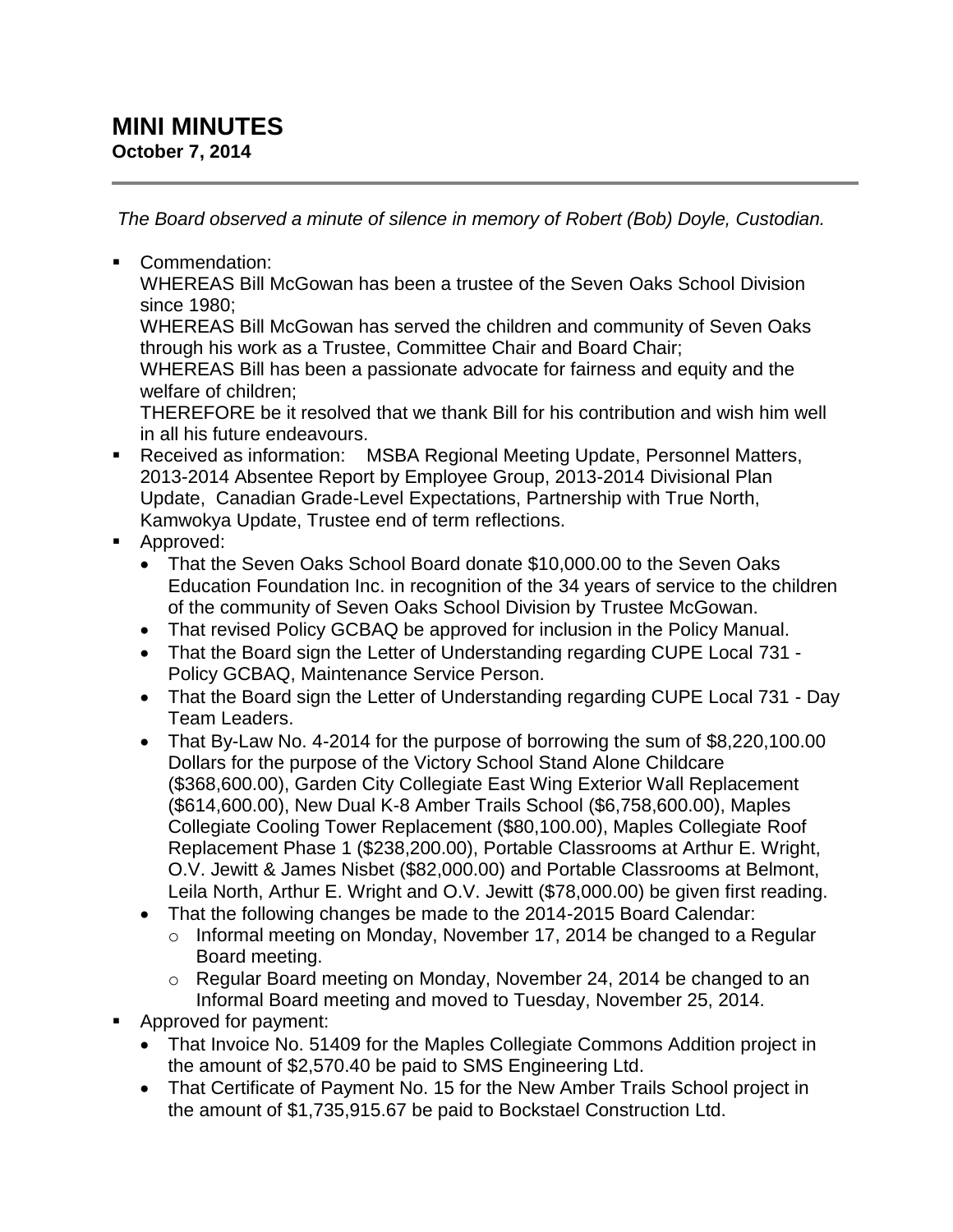- That the Statutory Holdback on Bockstael Construction Ltd. Certificate of Payment No. 15 for the New Amber Trails School project in the amount of \$134,047.54 be paid to the Seven Oaks School Division/Bockstael Construction account.
- That Certificate of Payment No. 16 for the New Amber Trails School project in the amount of \$1,487,482.55 be paid to Bockstael Construction Ltd.
- That the Statutory Holdback on Bockstael Construction Ltd. Certificate of Payment No. 16 for the New Amber Trails School project in the amount of \$114,863.52 be paid to the Seven Oaks School Division/Bockstael Construction account.
- That Invoice No. 3236 for the MET School Relocation project in the amount of \$194.25 be paid to Landmark Planning & Design Inc.
- That Invoice No. W-2014-175 for the New Amber Trails School project in the amount of \$483.00 be paid to M. Block & Associates.
- That Invoice No. 4382 for the New Red River School project in the amount of \$80,563.15 be paid to Prairie Architects Inc.
- That Invoice No. 4379 for the New Amber Trails School project in the amount of \$15,201.19 be paid to Prairie Architects Inc.
- That Invoice No. 4387R1 for the R.F. Morrison Addition project in the amount of \$18,268.74 be paid to Prairie Architects Inc.
- That Invoice No. 578 for the New Amber Trails School project in the amount of \$367.50 be paid to QCA Building Envelope Ltd.
- That Invoice No. 272069 for the Garden City Collegiate East Wall/Roof Replacement project in the amount of \$997.50 be paid to Pinchin Environmental.
- That Invoice No. 13551 for the MET School Relocation project in the amount of \$13,150.44 be paid to Number TEN Architectural Group.
- That Invoice No. 186257 for the Garden City Collegiate East Wall/Roof Replacement project in the amount of \$1,292.81 be paid to Architectural Testing Inc.
- That Certificate of Payment No. 11 for the Victory Site Day Care project in the amount of \$69,238.62 be paid to Gateway Construction & Engineering.
- That the 7.5% Statutory Holdback on Certificate of Payment No. 11 for the Victory Site Day Care project in the amount of \$5,346.61 be paid to the Seven Oaks School Division/ Gateway 441 account.
- That Invoice No. 3213 for the New École Rivière-Rouge School project in the amount of \$1,837.50 be paid to Integrated Designs Inc.
- That Certificate of Payment No. 8 for the FY14 Portables at Belmont and West St. Paul schools in the amount of \$852.08 be paid to Gardon Construction Ltd.
- That Certificate of Payment No. 14 for the Maples Collegiate Commons Addition project in the amount of \$316,797.59 be paid to Bockstael Construction Ltd.
- That the 7.5% Statutory Holdback on Certificate of Payment No. 14 for the Maples Collegiate Commons Addition project in the amount of \$24,463.13 be paid to the Seven Oaks School Division/Bockstael 449 account.
- That Certificate of Payment No. 2 for the Garden City Collegiate East Wall/Roof Replacement project in the amount of \$252,001.71 be paid to Canotech Consultants Ltd.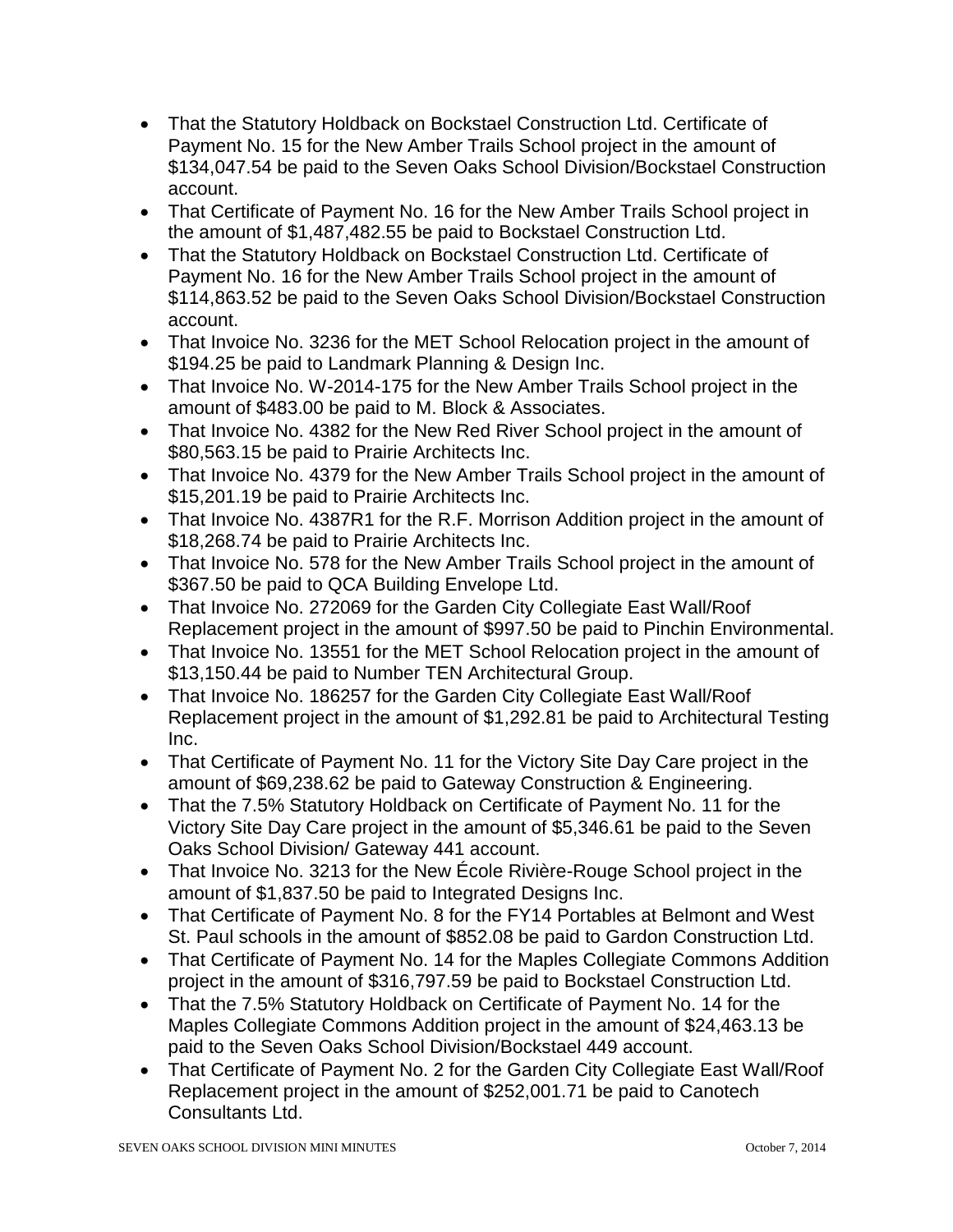- That the 7.5% Statutory Holdback on Certificate of Payment No. 2 for the Garden City Collegiate East Wall/Roof Replacement project in the amount of \$19,459.59 be paid to the Seven Oaks School Division/Canotech Consultant 454 account.
- That Invoice No. 4408 for the New École Rivière-Rouge project in the amount of \$80,985.23 be paid to Prairie Architects Inc.
- That Invoice No. 4402 for the New Amber Trails School project in the amount of \$15,265.33 be paid to Prairie Architects Inc.
- That Invoice No. 4411 for the R.F. Morrison Addition project in the amount of \$18,268.74 be paid to Prairie Architects Inc.
- That Invoice No. 893063 for the Garden City Collegiate East Wall/Roof Replacement project in the amount of \$15,521.59 be paid to Stantec Consulting.
- That cheques  $\#2150356$  to  $\#2150673$ , and  $\#871$  to  $\#878$ , US cheques  $\#215007$ to #215018, direct deposits #20150625-20151394, and pre-authorized debits #2015019-2015032 in the amount of \$3,259,333.30 be approved.
- Conference Reports:
	- David Ingram, Principal, Forest Park School. COSL Leading and Learning Conference, February 13 & 14, 2014 - Winnipeg, Manitoba.
	- Jacky Molyneux, Teacher Team Leader Advancing Community Schools. Manitoba Nature Summit, September 12, 2014 - Camp Manitou.
- Correspondence:
	- Carolyn Duhamel, Executive Director, Manitoba School Boards Association. 2013-2014 Committee Member Survey.
	- Keith Thomas, Risk Manager. Student Incident Report January 1, 2014 to June 30, 2014.
	- Lindsay Oster, Principal Architect, Prairie Architects Inc. École Rivière-Rouge Pre-Qualification Results.
	- Joanna Blais, Director, Manitoba Education, Program and Student Services Branch. Attendance reporting process.
	- Manitoba Education, School Programs Division. Information Bulletins for Provincial Tests. Policies and Procedures for Provincial Tests.
	- Keith Thomas, Risk Manager, Manitoba School Boards Association. Bus Drivers and Bullying Prevention.
	- Red River Valley School Division News Release. Red River Valley School Division has been selected to receive a *Shifting Minds National Award* from C21 Canada: Canadians for 21st Century Learning and Innovation.
	- Floyd Martens, President, Manitoba School Boards Association. Membership Survey Results.
	- Winnipeg Regional Health Authority. School-Based Immunization Programs.
	- Andrea Lawson, Public Schools Finance Board, R.F. Morrison Addition -Approval to proceed with survey.
	- Prairie Architect. R.F. Morrison Addition Drawings.
	- Glen Hallick, Selkirk Journal. "Garcea challenging Henley for WSP mayor's chair".
	- R. Kachur, City Clerk, City of Winnipeg. Subdivision & Rezoning 630-640 Jefferson Avenue.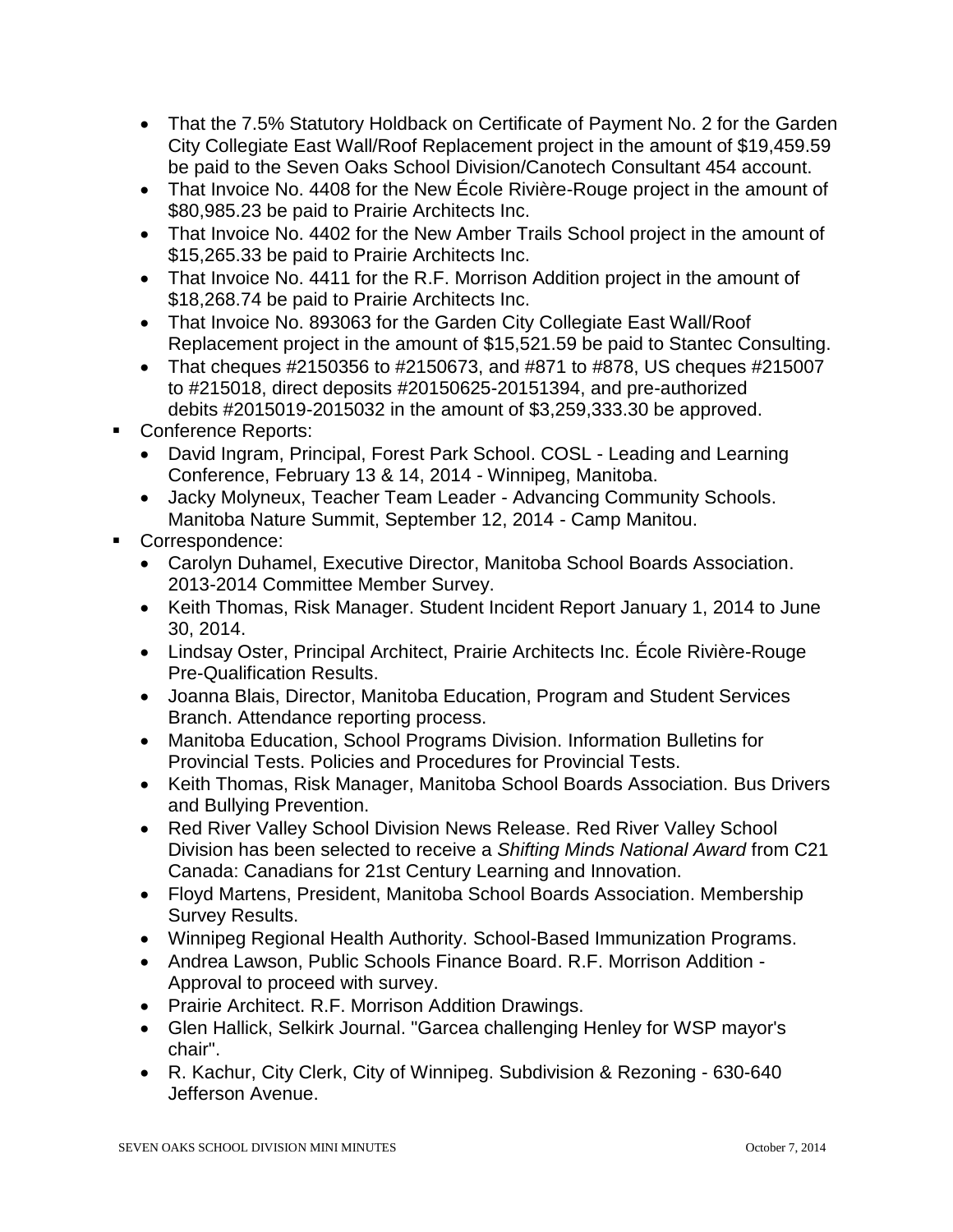- Jeffery Moroz, Stantec Architecture Ltd. Garden City Collegiate East Wall/Roof Replacement Change Orders # 09, 10, 11, and 13.
- Angela Williams, President CUPE Local 949. Notice of resignation from position as President of CUPE Local 949. Merle Cox and Deenna Brown will act on behalf of the union until membership elects a new President in October.
- John Wassenaar, Number TEN Architectural Group. Maples Collegiate Commons Change Order # 42, 43, 44, 45, 46, and 47.
- Province of Manitoba News Release:
	- o Province Announces New Opportunities for High School Students to Train For Good Jobs.
	- o Province Announces Expansion To Manitoba Institute of Trades and Technology.
	- o Government Promotes Good Jobs for Manitobans During Disability Employment Awareness.
- Manitoba School Boards Association Arbitration Bulletins:
	- $\circ$  No. 1-2014 Teacher.
	- o No. 1-2014 Support Staff.
- Brent Olynyk, RM of West St. Paul. Public Election Forums 2014.
- Jamie Kozak, Prairie Architects Inc. Amber Trails Change Order #35 and 44.
- Carlos Gamerio, City of Winnipeg. Subdivision & rezoning of 630, 632, 636 and 640 Jefferson Avenue was approved by Council at the September 24th meeting.
- John Weselake, Public Schools Finance Board:
	- o R.F. Morrison Three Classroom Addition Proceed to Design Development Drawings.
	- o Garden City Collegiate Addition & Renovation Project Authorization.
	- o Elwick Elevator/Grooming Room Proceed to Tender.
- James Allum, Minister of Education and Advanced Learning. Proclamation Manitoba School Library Day.
- James Allum, Minister of Education and Advanced Learning. Manitoba's Celebration of Excellence in Teaching - 2014-2015 Minister's Awards.
- Heather Demetrioff, Associate Director, Manitoba School Boards Association. Reduced Speed in School Zones By-Law Template.
- Cheryl Prokopanko, Director, International Education Branch, Manitoba Education. Information update on the International Education Act Working group.
- Joanna Blais, Director, Program and Student Services Branch:
	- o Supporting Inclusive Schools: A Handbook for Resource Teachers in Manitoba Schools.
	- o Education and Advanced Learning and Child Family Services Protocol for Children and Youth in Care.
	- o Best Practices in School-based Suicide Prevention: A Comprehensive Approach.
- Manitoba Safe & Caring Schools Conference. February 9, 2015 Victoria Inn and Conference Centre, Winnipeg.
- Canadian Education Association. CEA's Fifth Annual Ken Spencer Awards for Innovation.
- Safe Schools Manitoba. Bullying Prevention Everyone's Responsibility.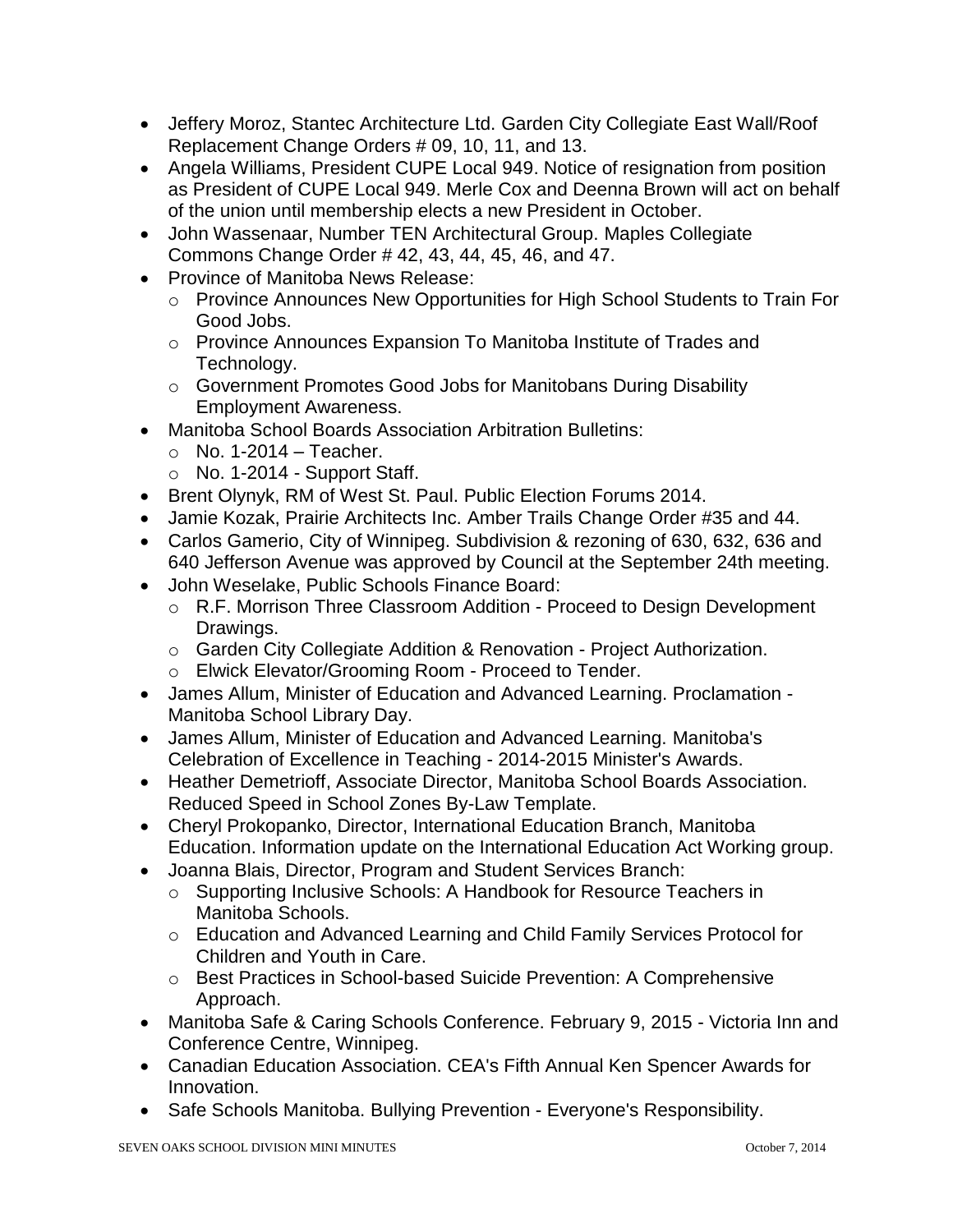- Edie Wilde. Thank you for the donation to the Seven Oaks Education Foundation in honour of her retirement.
- Manitoba Teachers' Society. African Grandmothers Tribunal seeking justice at the frontlines of the AIDS crisis.
- The Times, September 17, 2014. Article: Cricket pitch first of its kind in city.
- Steven Collier was appointed to a full-time (1.00) Limited Teacher-General (Term) contract effective October 3, 2014 (Indefinite).
- Ida Hawrylyshen was appointed to a full-time (1.00) Limited Teacher-General (Term) contract effective September 2, 2014 to November 4, 2014.
- Diane Lafournaise was appointed to a part-time (.125) Limited Teacher-General (Term) contract effective September 9, 2014 to January 29, 2015.
- Jane Pogson was appointed to a full-time (1.00) Limited Teacher-General (Term) contract effective September 29, 2014 (Indefinite).
- The following teachers were appointed to Substitute Teacher contracts effective the 2014-2015 school year:

| <b>Philip Bebek</b>      | Dina Laforges            |
|--------------------------|--------------------------|
| Sandi Bjorgum            | Jordan Laidlaw           |
| Lisa Briggs              | Jaclyn Loganber          |
| Carmyn Campbell          | <b>Elliott MacDonald</b> |
| Kim Cao                  | Mignon Marcaida          |
| Donald Chadney           | <b>Elizabeth Mason</b>   |
| <b>Julie Dyck</b>        | Mike McCheyne            |
| Ida Hawrylyshen          | <b>Robert McCormil</b>   |
| Wirlana Holowka          | <b>Tyler Muntain</b>     |
| Lisa Humphries           | Norma Lee Nelso          |
| Roxanne Ilagan           | Aaron Nussbaum           |
| <b>Yared Keleta</b>      | <b>Resa Ostrove</b>      |
| <b>Madeleine Kettner</b> | <b>Kristen Parkin</b>    |

William Percy Scott Reimer g and Alberta Self d Shanker Singh a Miga Joan Suzuki **Bill Wallace** Michelle Wesley k Ida Whonnock Maurice Williams on **David Williscroft** Roxanne Ilagan Aaron Nussbaum Jennifer Wilson Kelly Wright

- Michael Mann was granted a full-time (1.00) leave of absence, as per Article 6.06 of the Board-SOTA Collective Agreement, for the 2014-2015 school year to serve as SOTA President.
- Jeffrey Cieszecki was granted a part-time (.50) leave of absence, as per Article 6.06 of the Board-SOTA Collective Agreement, for the 2014-2015 school year to serve as SOTA Vice-President.
- **Lara Lee was granted deferred salary leave effective the 2019 2020 school year.**
- Ari Leibl was granted parental leave effective November 26, 2014 to March 15, 2015.
- Scott Main was granted parental leave effective September 26, 2014 to October 24, 2014.
- Angel Quismundo was granted parental leave effective October 14, 2014 to December 23, 2014.
- **Louise Budworth gave notice of intent to retire effective January 30, 2015.**
- Sylvia Furtado was granted a leave of absence, full-time (6.5 hours per day), without pay, effective March 3, 2015 to March 2, 2016.
- Cody Clay was appointed to the position of Custodian, full-time, (8 hours per day) effective September 22, 2014.
- Mike Goran was appointed to the position of Mechanic, full-time, (8 hours per day) effective September 3, 2014.